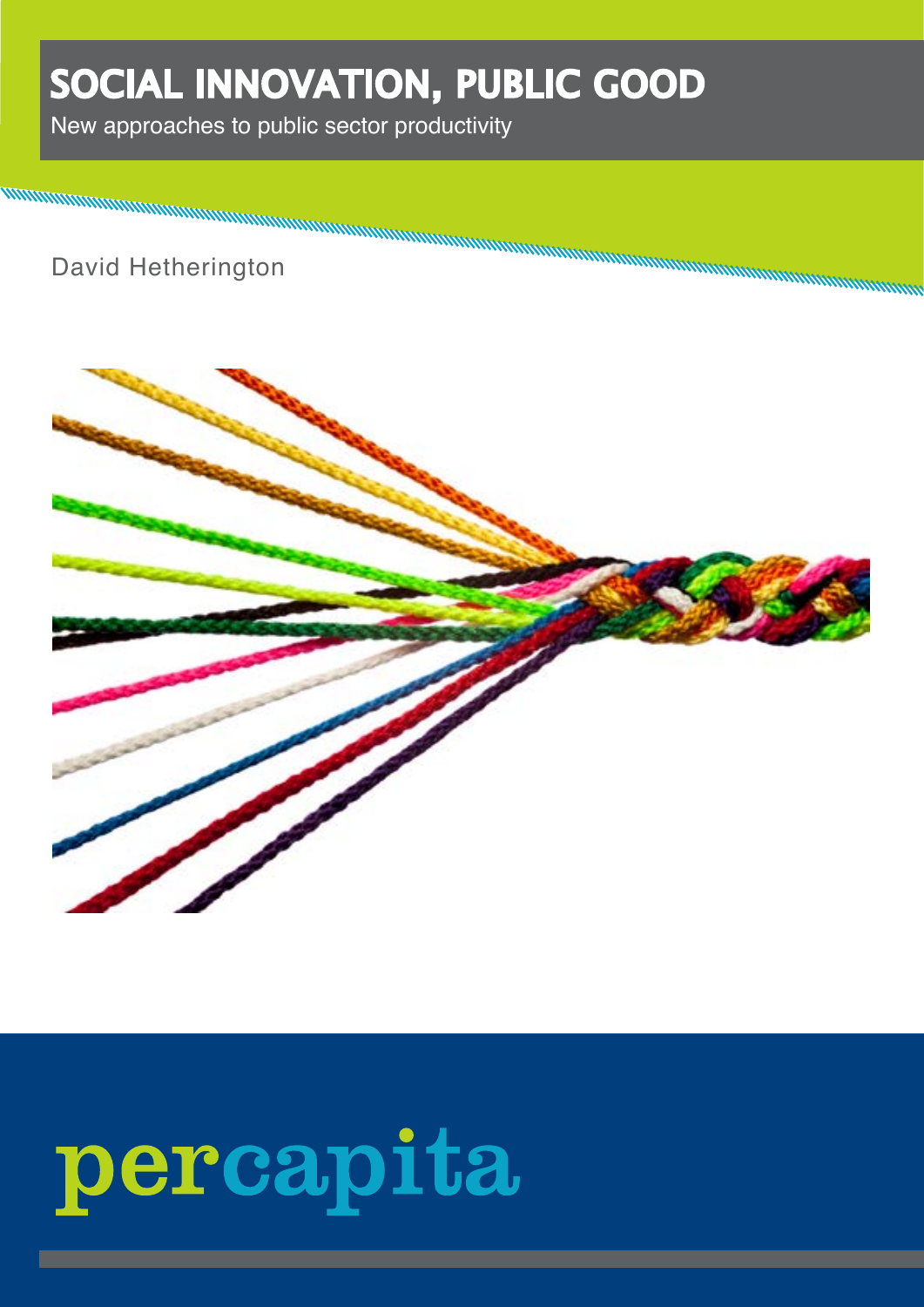

New approaches to public sector productivity

David Hetherington

| <b>Executive Summary</b>                                     | 3  |
|--------------------------------------------------------------|----|
| Introduction                                                 | 5  |
| Section I: Myths & conventions in public sector productivity | 6  |
| Section II: Social return on investment                      | 8  |
| Section III: Social investment and public services           | 10 |
| Section IV: Concluding thoughts                              | 13 |
| <b>Bibliography</b>                                          | 14 |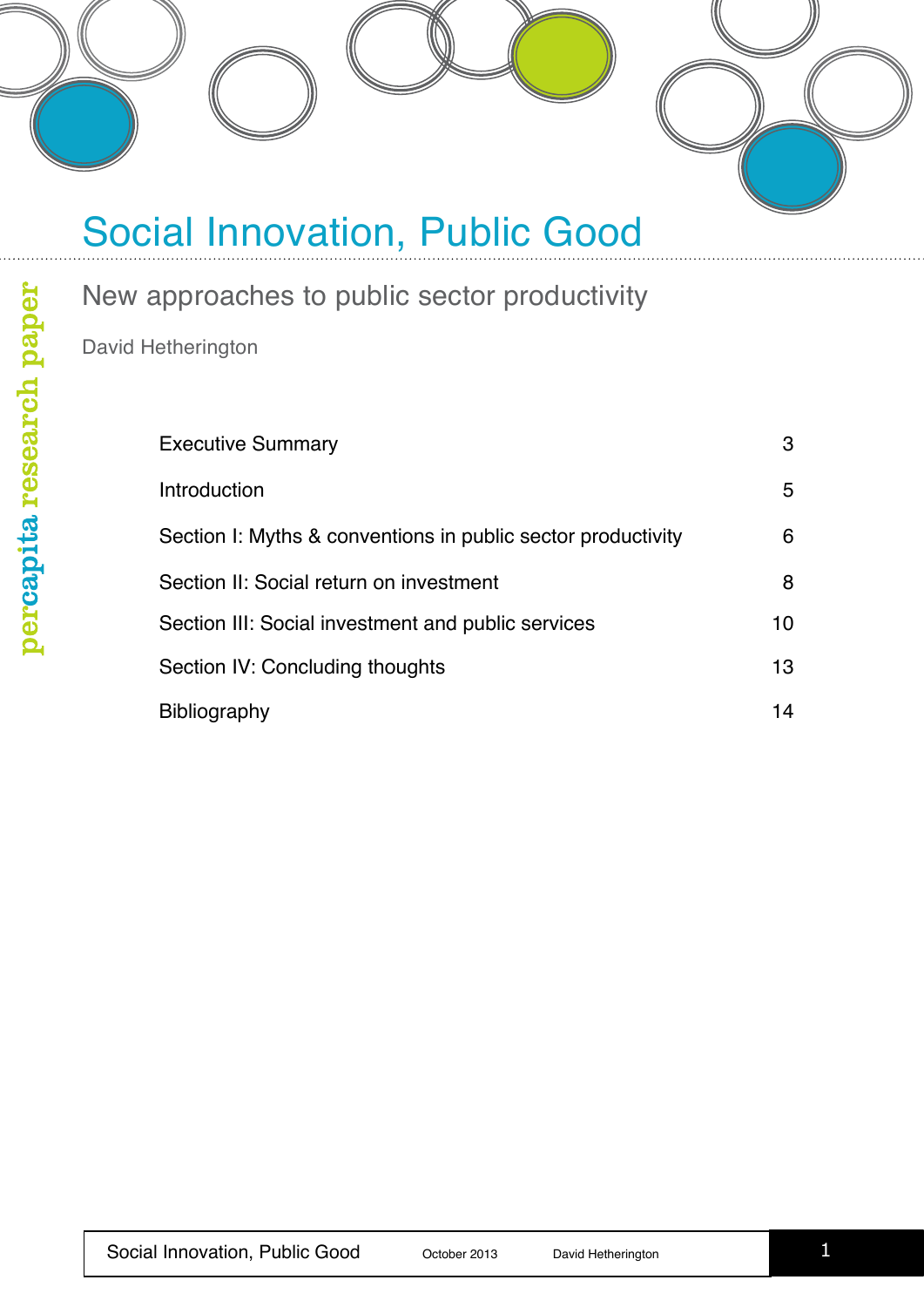

#### Acknowledgments

The author wishes to thank Josh Bornstein, Joshua Funder, Dennis Glover, Rod Glover, Tony Kitchener, Maxine McKew, Emily Millane, Allison Orr and Edwina Throsby for their insightful comments on various drafts of this paper. He is particularly grateful to the Victorian and South Australian Branches of the Community & Public Sector Union for their support of the research, and in particular to Karen Batt and Jan McMahon. Naturally, any errors and omissions are the author's own.

#### About the author

**David Hetherington** is the Executive Director of Per Capita. He has previously worked at the Institute for Public Policy Research, as a consultant to the OECD and for L.E.K. Consulting in Sydney, Munich and Auckland. He has authored or co-authored numerous reports on economic and social policy including *Towards a Fair Go: Design Challenges for an NDIS* (2011), *The Per Capita Tax Survey* (2010, 2011 & 2012), *Employee Share Ownership and the Progressive Economic Agenda* (2009), *The Full-Cost Economics of Climate Change* (2008), *Unlocking the Value of a Job* (2008), *The Investing Society* (2007), *Disability 2020* (2007) and *Would You Live Here?* (2006). His articles have appeared in the Sydney Morning Herald, the Australian Financial Review, the Age and The Australian and he is a regular commentator on Radio National and ABC24. David holds a BA with First Class Honours from UNSW and an MPA with Distinction from the London School of Economics where he won the George W. Jones Prize for Academic Achievement.

### About Per Capita

Per Capita is an independent progressive think tank which generates and promotes transformational ideas for Australia. Our research is rigorous, evidence-based and long-term in its outlook, considering the national challenges of the next decade rather than the next election cycle. We seek to ask fresh questions and offer fresh answers, drawing on new thinking in science, economics and public policy. Our audience is the interested public, not just experts and practitioners.

Graphic Design by Design Clarity

© Per Capita Australia Limited, 2013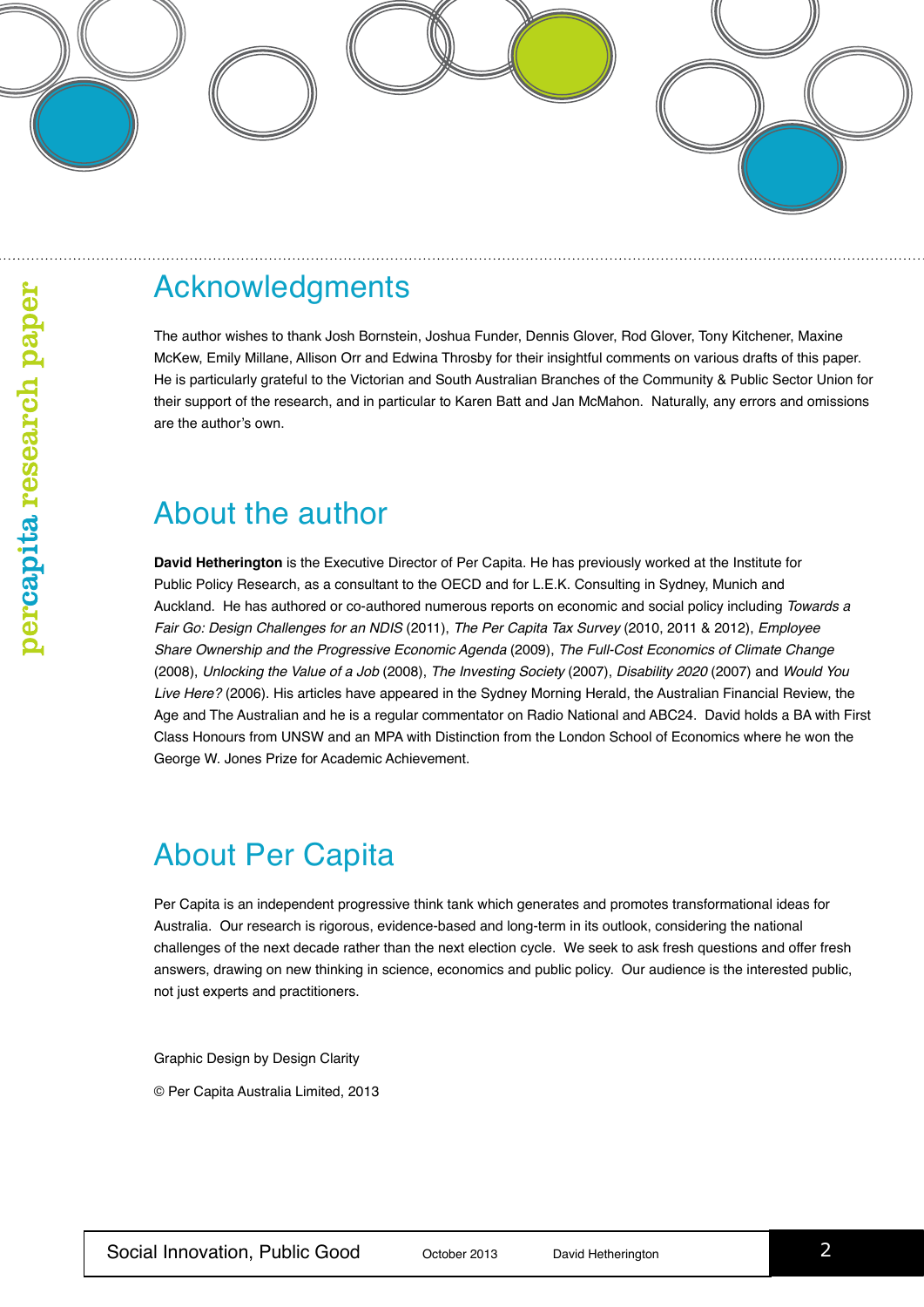#### Executive Summary

In one of his first major steps as Prime Minister, Tony Abbott has delivered on his promise to establish a Commission of Audit into the Commonwealth public sector. The exercise is in the image of similar commissions called by incoming Premiers in Queensland, New South Wales and Victoria.

The Commission will find, as its state counterparts have done, that the public sector exhibits poor productivity and should be reduced in size, with important services to be outsourced to the private sector. That this finding can be predicted so confidently in advance should raise questions over its validity. In truth, public sector productivity is a nebulous concept and is being used as a smokescreen to cut spending by governments unwilling to rebuild a broken tax base.

How do you track outputs per hour or per dollar when the desired outputs are so hard to measure? How does one 'price' a well-educated child or a rapidly cured patient?

Since they are unable to do this, governments instead adopt narrow 'target' measures as proxies for productivity, such as hospital waiting times and standardised test scores. But a focus of these narrow measures often results in the target being achieved at the expense of other equally desirable policy outcomes.

Faced with this, governments resort to an 'efficiency dividend', an annual budget cut (typically 1-2% p.a.) which assumes public service agencies can deliver the same outcomes with less resources each successive year. In the absence of hard data on outcomes, the efficiency dividend acts as little more than a crude cost-cutting device.

What then is a sensible way forward, which recognises the need for accountability within the public sector while acknowledging the limitations of private sector productivity measures? This report argues that answers might lie in the not-for-profit sector, where a range of new approaches to performance are being developed.

Foremost among these is social return on investment, which seeks to measure the social benefit of an initiative against the financial investment required to deliver it. This happens to describe neatly the productivity task facing public service agencies: maximise your social benefit given a fixed investment of taxpayers' money.

In fact, governments have begun to apply these new approaches to traditional public sector tasks using social impact bonds. These instruments involve private and philanthropic investors investing their own capital to deliver public good outcomes. The first bond in the UK sought to reduce recidivism while three new bonds in NSW aim to assist vulnerable children, reduce the need for out-of-home care, and prevent adult reoffending.

These experimental new approaches are to be welcomed but they should not been seen as replacements for public sector capacity. If we continue to steadily shrink our public sector capacity, as has happened in NSW, QLD and VIC in recent years, we will lose thousands of years of accumulated know-how and experience. Should we decide that these cutbacks have been misguided, this know-how and experience will be impossible to replace.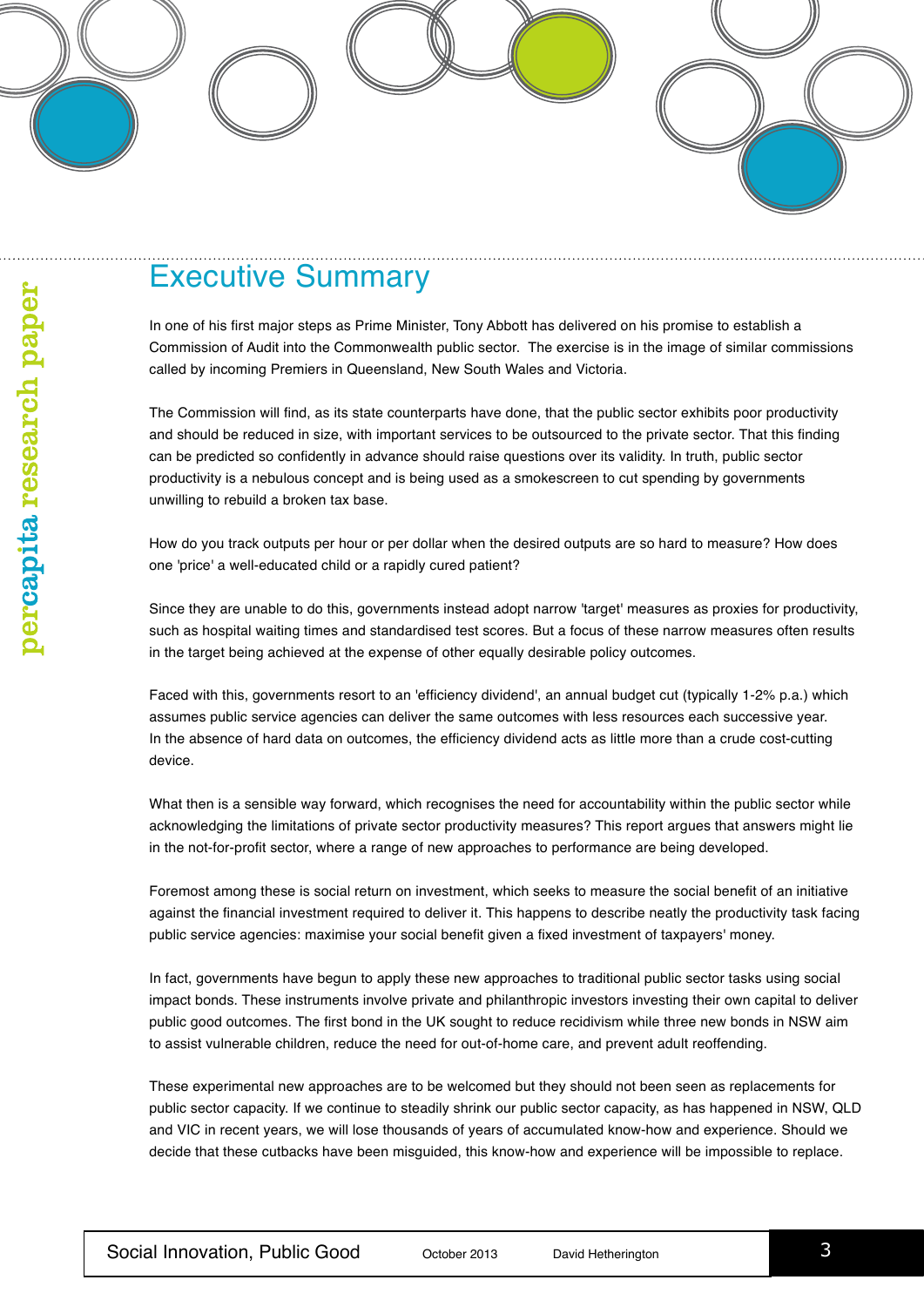Instead, governments should seek to experiment with these innovative new approaches *within* the public service. Per Capita proposes that governments trial social impact bonds with Treasury acting as the independent investor and groups of public sector staff acting as the agents of innovative change.

Under this model, public sector staff within a specific agency or departmental unit could opt-in to a 'public service venture'. This venture would agree to specific policy targets and a budget with Treasury and would be given a wide degree of operational autonomy to pursue these targets without intervention from above. Examples of such targets might include the on-time running of a district bus service, reducing obesity levels within a local population or speeding the recovery and return of injured workers to the workplace.

If the targets are met within the agreed timeframe, the venture's staff would receive incentive payments in excess of their usual salaries. The staff share in the risk of the venture too, so they face loss of income or other entitlements should the venture fail to achieve its targets.

This sharing of risk and reward is a central feature of the social impact bond model, and there is no reason why motivated public sector staff should not be able to access similar opportunities. If early trials of the public sector venture model are successful, it may evolve such that external investors are able to fund groups of staff that have earned greater autonomy through performance.

If, on the other hand, we fail to experiment with new approaches to unlock public sector innovation, we may one day find we have outsourced invaluable capability from the public sector that we can never replace.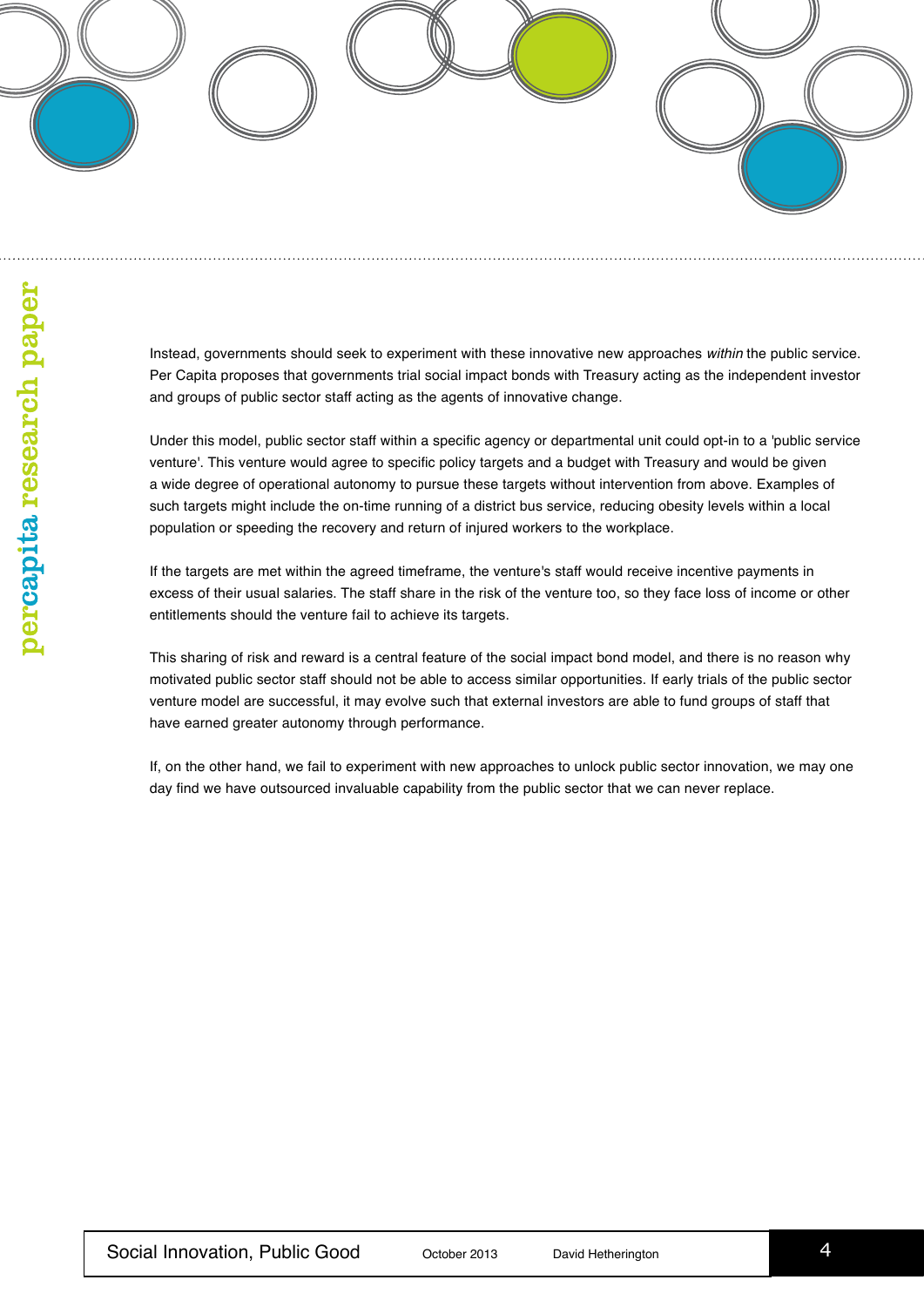#### **Introduction**

It's becoming a pattern. Each time a new conservative government is elected in Australia, they immediately establish a commission to investigate government spending. The Newman government in Queensland hired Peter Costello. In NSW, Barry O'Farrell launched not one but two inquiries, the Lambert Review and the Schott Report. New Prime Minister Tony Abbott has delivered on his promise to establish a Commission of Audit into the Commonwealth public sector.

The findings are uniform. Waste, we are told, runs rampant. Public services are bloated. The taxpayer is not getting value for money. That governments are servicing ever-bigger populations with shrinking revenue per person is barely noted.

The answer, we are told, is productivity. Public services must learn to do more with less. Just as private sector businesses rely on productivity growth - higher output per unit of input - to stay competitive, the public sector must learn to do the same.

Yet public sector productivity is a vexed question. At a fundamental level, of course public services should become more efficient over time - innovating, improving their processes, and delivering more and better services for each dollar spent. Defining public sector output, however, is far trickier than defining its private sector equivalent. Private companies deliver a given number of valves or audits or airline trips which we can benchmark against the labour and capital they use to produce these things. Certainly they have other nonfinancial obligations - social and environmental - but as long as these are met to a given minimum standard, it's really only the financial outputs that count.

The public sector is different. Take vocational training as an example. Unlike their private training counterparts, public TAFE providers are expected to meet a set of community service obligations in addition to their training provision. They typically provide the most costly-to-deliver, capital-intensive courses which private colleges choose not to provide. Yet recent changes in Victoria mean TAFEs will no longer receive extra funding for these specialist services.

Instead governments have used the introduction of private provision to argue that a new benchmark has been set which shows that training can be provided more cheaply. This is certainly true, but at what cost to regional or disadvantaged students or those in more expensive courses? What appears at one level as an increased efficiency in service delivery turns out to be a diminution of quality.

This short paper explores the idea of productivity in public services. It begins by questioning the longstanding practice of equating government inputs with outputs and the fashionable notion of assumed efficiency dividends. It then considers new approaches popular amongst philanthropists known as social impact investment, and specifically the social impact bond. After examining existing examples of social impact investment, it asks whether public service agencies could themselves form ventures to deliver outcomes under social impact bonds. Finally, the paper identifies several potential opportunities for social impact bonds which might be delivered by public sector agencies in Australia.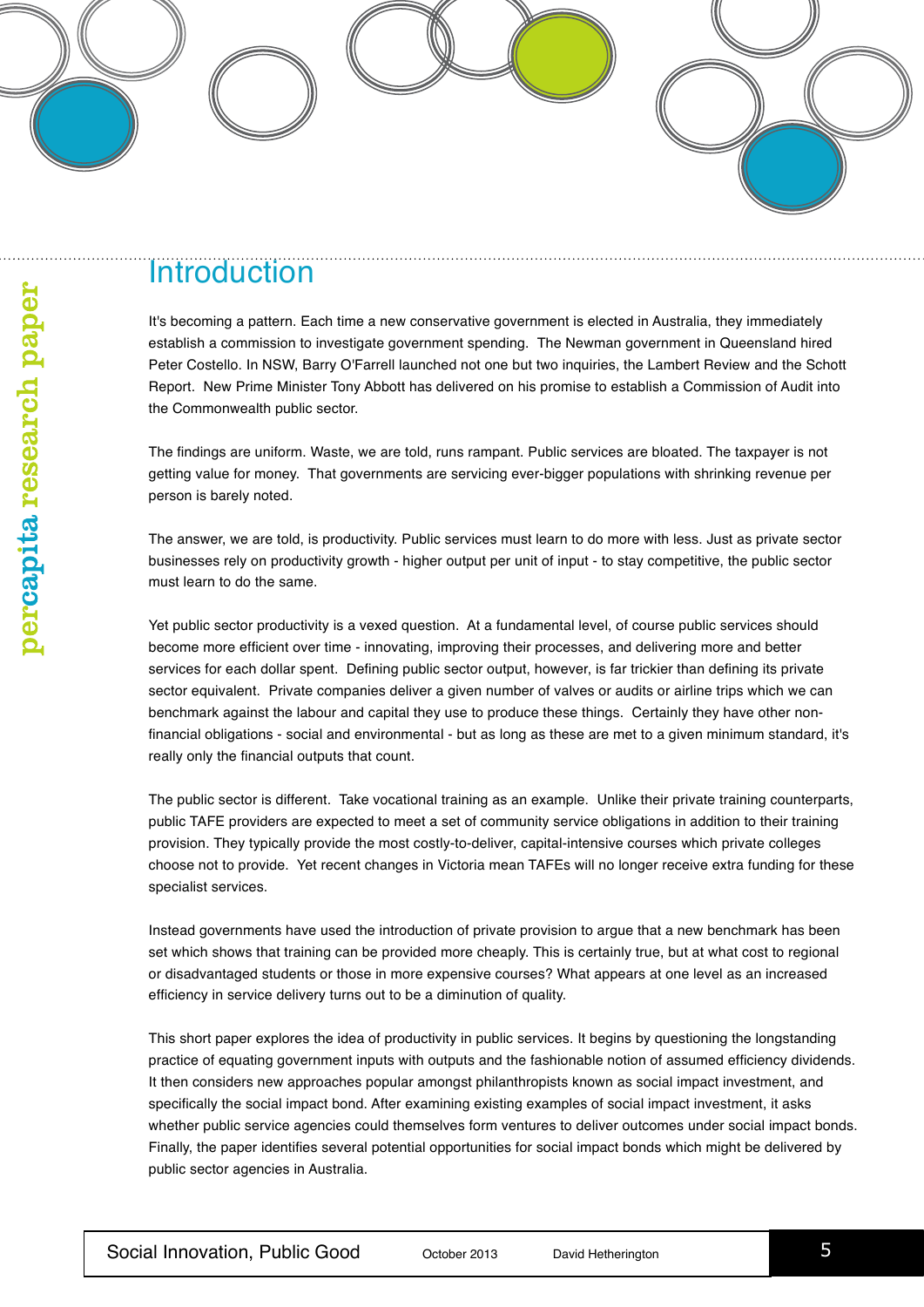#### Section I: Myths and conventions in public sector productivity

There are a number of myths and conventions surrounding public sector productivity that must be addressed before we can explore alternative approaches to productivity assessment. The first is the convention amongst economists prevalent until recently that government's contribution to national income could be measured by its spending, that is, its inputs into public service production. This is essentially an accounting identity. The value of government's economic contribution is equal to the value of spending by government. The UK's Atkinson Review rightly rejected this approach, observing that it encounters two major problems:

"(a) in the case of collective services such as Defence or Public Administration, it is hard to identify the exact nature of the output, and (b) in the case of services supplied to individuals, such as Health or Education, it is hard to place a value on these services, as there is no market transaction." (2005: 12)

Atkinson further observed that it renders impossible any notion of value creation by public service agencies through productivity, efficiency or innovation. It simply assumes that government dollars are transformed into services of equal value, no matter what the service or process used to deliver it. For these reasons Atkinson argues that wherever possible outputs of public services should be used for evaluation, rather than inputs. This development is a welcome one and has been embraced in many jurisdictions, but one that brings its own challenges, not least the difficulty of identifying and measuring outputs alluded to by Atkinson in the quote above.

This brings us to the second challenge of public sector productivity. The adoption of direct output measures has been embraced by politicians because it allows them to make tangible electoral promises against which they can be judged – reductions in hospital waiting lists, smaller class sizes, better on-time performance in public transport.

The problem is that these promised targets, while outputs, are still only a narrow and interim measure of the desired final outcome. Shorter waiting lists are a stepping stone to better public health, and smaller class sizes are (arguably) a stepping stone to better educated children. A further difficulty is that such targets can distort the behaviour of those charged with delivering them. For example, hospitals may decide some patients are not sufficiently ill or better treated elsewhere to keep their waiting lists down. Transport timetables may be restructured to deliver better on-time running through less frequent services.

A final challenge with targets is that they can fail to recognise interconnectivity: the effect of one agency's behaviour on another's outcomes. Much public service delivery relies upon a interdependent matrix of actors, and limits on one actor's behaviour can lead to unexpected consequences for others. For example, a directive to a hospital to reduce its inventories to minimum levels can have spillover effects if other hospitals in a pool are dependent on excess inventories for emergency situations.

So we need broader output measures more closely related to the ultimate social outcome the service is intended to deliver. We'll return to this notion in Section II below.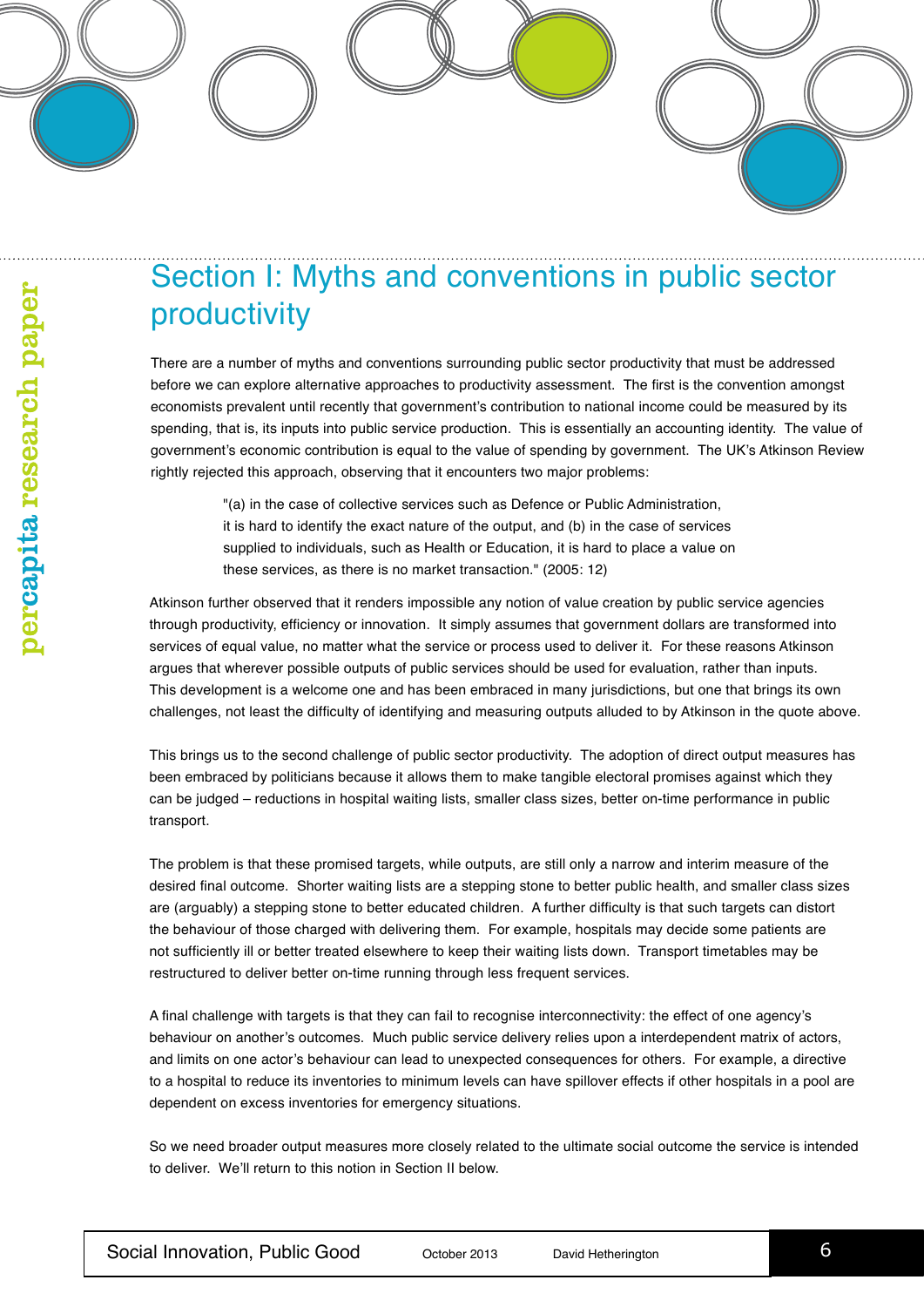The final convention that should be challenged in the context of public sector productivity is the assumed 'efficiency dividend' that serves as a blanket justification for expenditure cuts. Such efficiency dividends are now widely used by Australian governments. To take one example, the NSW Government's efficiency dividend was introduced in 2005-06 and imposes a 1% per annum reduction in like-for-like funding, which increased to 1.5% from 2011-12.

The theory behind the assumption of an efficiency dividend is sound. All organisations expect to see improvements in their processes which allow them to produce the same output with fewer resources. As such, they should be able to achieve an efficiency dividend. However, its weakness is in its application. Too often, governments use it as a blunt instrument whose goal is not to generate innovation in service delivery but to cut costs without improving either service levels or service quality. Reductions in nurse-to-patient ratios are but one example of the effect of the efficiency dividend.

The question then becomes: what are less crude, more sophisticated approaches to public sector productivity that stimulate innovation rather than relying on inputs, narrow output targets or assumed efficiency gains that serve as cost-cutting smokescreens? A good starting point to answer this question is to explore an emerging related concept: social return on investment.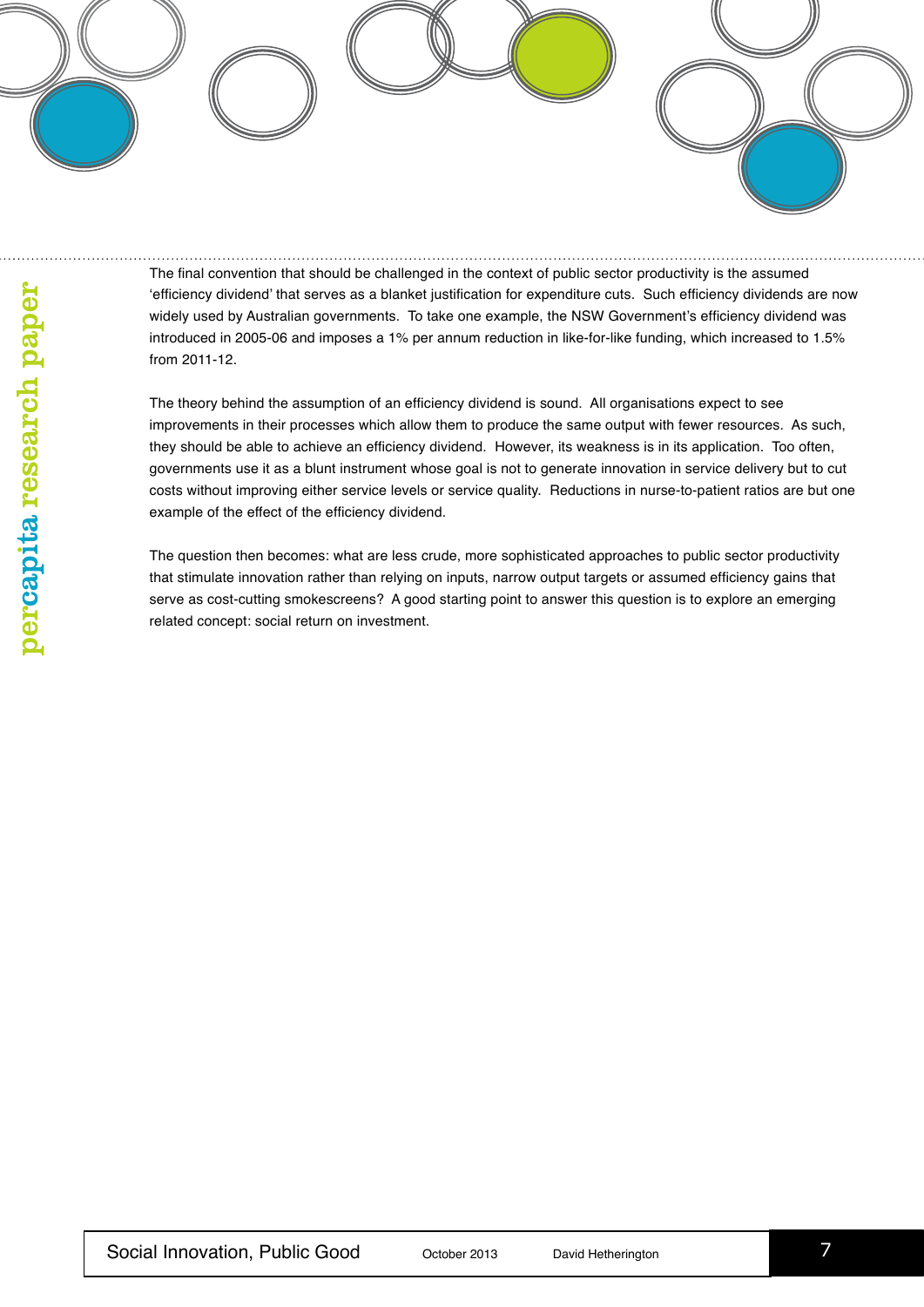#### Section II: Social return on investment

Social return on investment (SROI) is a new evaluation approach that has grown out of the philanthropy sector. Social Ventures Australia defines SROI as "a form of stakeholder-driven evaluation blended with cost-benefit analysis tailored to social purposes" (2012: 3). This is a formal way of describing an approach in which the social benefits generated by an activity are measured against the cost of that activity. It is a traditional return on investment measure, but applied to social outcomes rather than private ones.

In practice, SROI has worked as follows. A non-profit organisation embarks on an activity that addresses some form of social need – most commonly, generating jobs for people with high barriers to work, such as a disability, substance addiction or a mental illness. The jobs are usually created in a low-skill commercial activity like cleaning, laundry and recycling. Employees' high barriers to work mean that the commercial service is more costly to deliver than competing services. In order for the service to remain viable, a social investor must be willing to cover the gap in cost of provision between the non-profit organisation (also called the 'social enterprise') and competing private providers. The social investor might be a philanthropist who provides seed funding in expectation of a reduced return, or a purchaser who is willing to pay above market rates for the service ('social procurement').

In either case, the value of the investment is set against the value of the jobs created to calculate the rate of SROI. When a social investor is weighing up alternative proposals, they can compare forecast SROI rates in making their decision.

What does this have to do with public sector productivity? There are several similarities. The first is that both are simple efficiency ratios - measures of inputs to outcomes. A second similarity is that both seek to measure social outcomes, unlike most other return measures which focus on private outcomes. A final, related similarity is that the social outcome measures of both approaches are notoriously difficult to value – how do you quantify the value of a job, or a better-educated child, or a cleaner hospital? These similarities give us some clues as to how SROI might assist us in navigating public sector productivity.

To date, SROI has been largely confined to the philanthropic, non-profit and social enterprise sectors. Yet governments have watched SROI with growing interest, and have recently begun to undertake this kind of social investment themselves. (Note that in a broad sense, governments are actually undertaking social investment every day.)

In 2011, the Federal Government established the Social Enterprise Development and Investment Fund (SEDIF) which provided \$20m in seed funding, matched by other social investors, to invest in social enterprises with the expectation of social and financial returns. SEDIF states that these social enterprises "will assist communities by creating innovative and cost effective solutions to complex and entrenched social problems like unemployment, poverty, disadvantage and homelessness" (DEEWR, 2011).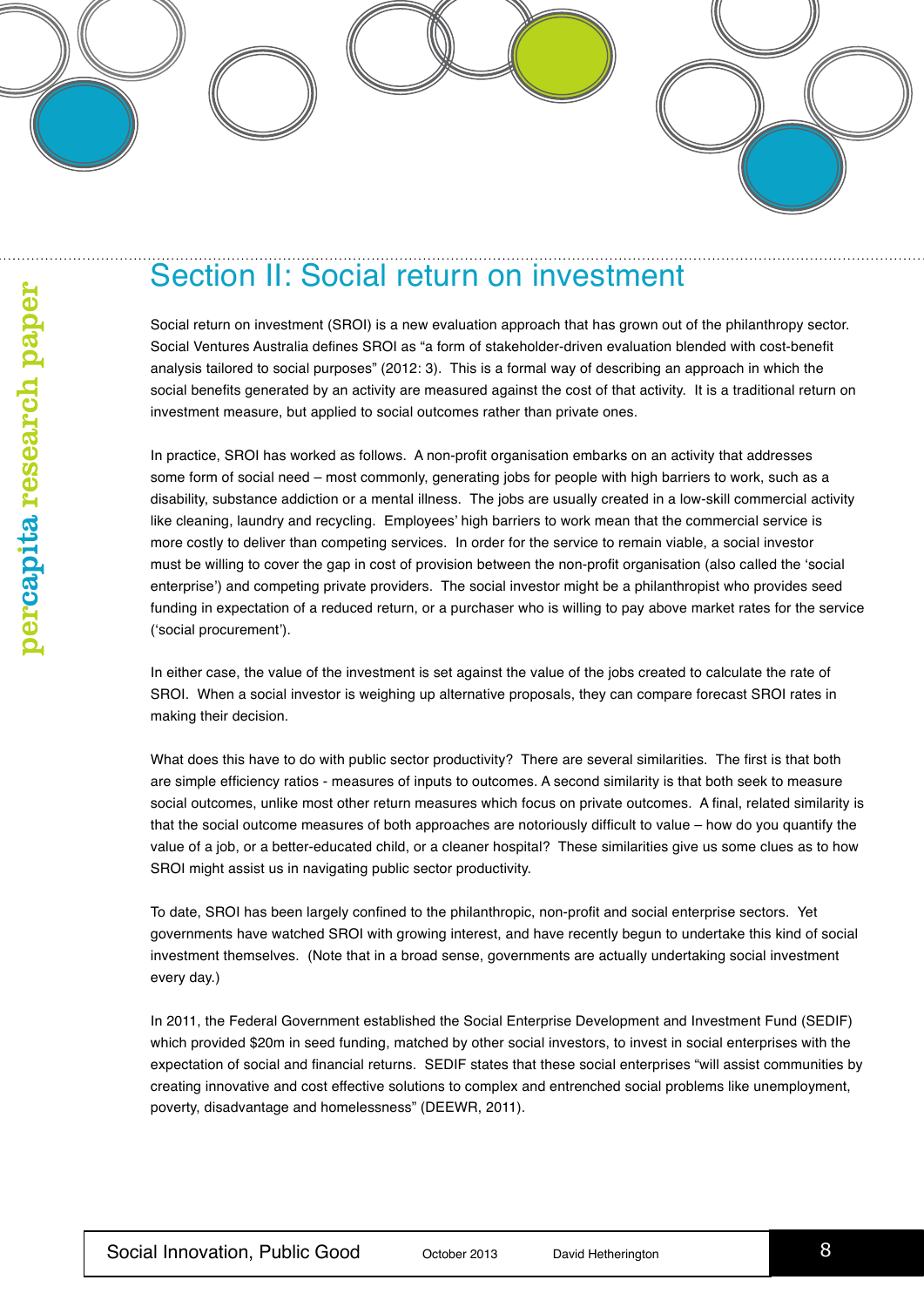A different kind of government social investment initiative is the social impact bond. In this case, government raises funds from investors which are repaid with a return only if certain social outcomes are achieved. Britain has been the frontrunner in the evolution of social impact bonds, with at least 14 either launched or in development since 2010. The first of these funded a project in Peterborough seeking to reduce prisoner recidivism, while others have targeted homelessness and provided therapy for disadvantaged children.

The design of social impact bonds is evolving as the concept becomes more widespread. The first bonds gave investors a high annual return if the agreed outcome was met, but saw them lose their entire investment if they fell too far short. For example, the Peterborough project pays 13% p.a. if the full recidivism target is met, but wipes out all investors' funds if recidivism doesn't fall by at least 7.5% (Social Finance, 2011: 7). More recent bonds have sought broader appeal by reducing the risk faced by potential investors. Goldman Sachs has invested in a social impact bond in a recidivism project at New York's Rikers Island prison in which the amount of money it can lose is capped by a guarantee from a philanthropic foundation.

Another feature is the expansion of social impact bonds to include retail investors which has been pioneered by Allia, a British charity. This has required the bond to blend a social impact venture with other safer assets that provide a minimum level of guaranteed return.

In Australia, the NSW Government signed the country's first social impact bond in March 2013. This bond seeks to raise funds from investors to fund the Newpin program run by UnitingCare Burnside which seeks to return children in out-of-home care safely to their families. Social Ventures Australia has marketed the bond to potential investors, and raised \$7m by July 2013. If the project reaches its targets, investors stand to receive a return of up to 10-12% on their principal over a seven year term (SVA: 2013). Two further social impact bonds are now in development in NSW.

The emergence of social impact bonds tells us there is a growing appetite amongst governments to capture social returns which have not been explicitly targeted in the past. What's more, they hope to do so in a way which shifts both the capital outlay and the attendant risk to an external party. Whether this latter attempt will be successful is open to question, but either way, governments are right to be trying to structure incentives to create new solutions to difficult social problems.

The relevant question for this paper is whether similar structures can be used to unlock and track productivity in public services.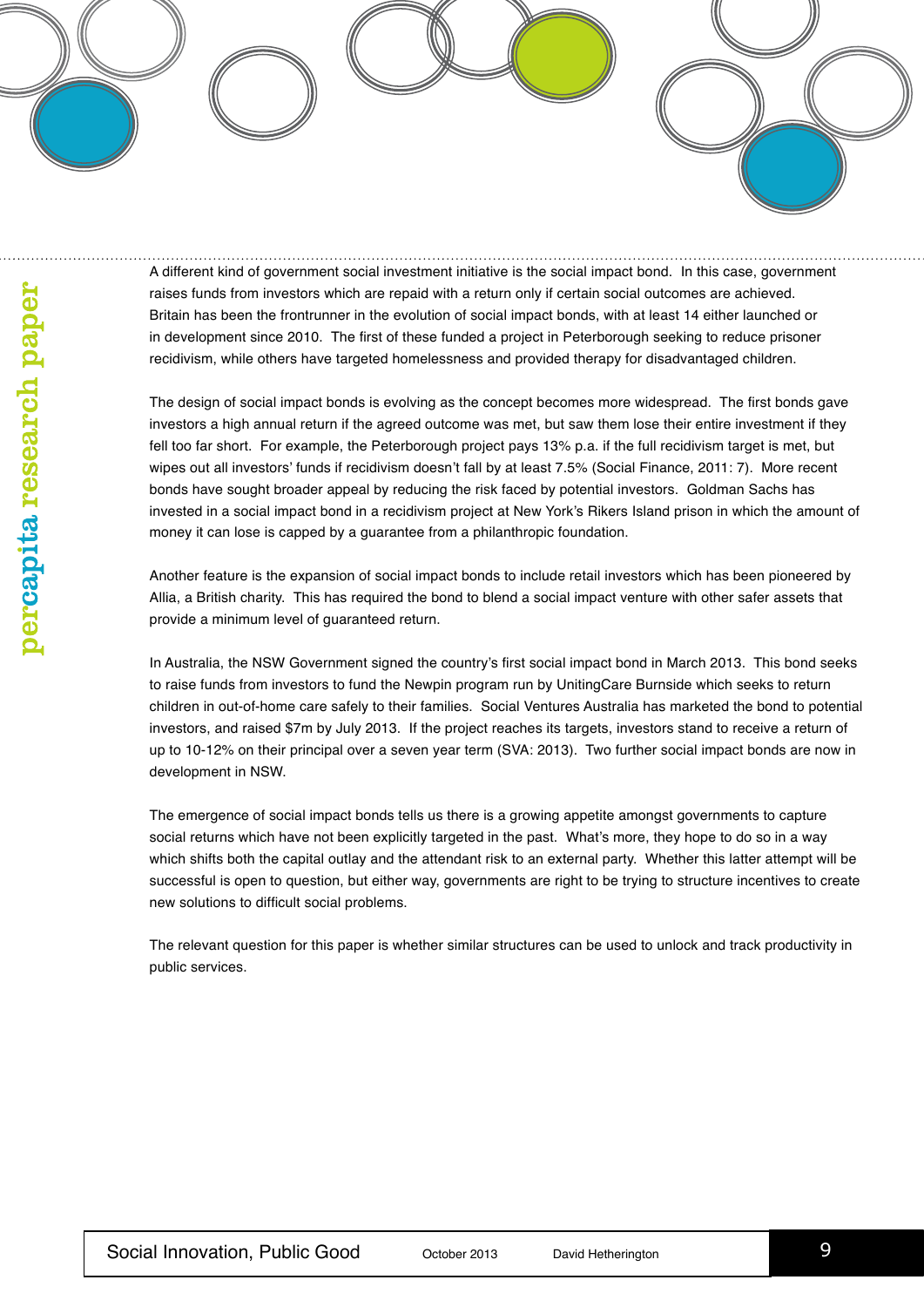#### Section III: Social investment and public services

Like most organisations, public sector agencies do some things better than others. Typically, they do a good job of managing large-scale repeat interactions with the public. On the other hand, they often struggle with new ways of doing things – new systems, strategy and delivery models. In part this is because staff do not enjoy sufficient autonomy to experiment and learn from success. Many agencies are highly risk averse, not least because their political bosses are in turn sensitive to risk. Much of the infamous 'red tape' attached to bureaucracies is the price of risk management and probity required by governments and the public.

The social impact bond model holds intriguing possibilities to offer public sector staff an 'earned autonomy' to tackle the productivity challenge by developing new ways of doing things. It is simply one new approach rather than a silver bullet for improving public services but, structured thoughtfully, it could enable risk-sharing between Treasury and public sector staff, with financial benefits flowing to staff if agreed targets are achieved, and some risk of loss if the targets in question are not met.

Why should staff share risk with Treasury by exposing themselves to a loss in the event of underperformance? The primary reason is that governments will want some incentive to co-operate in this model. At present, they are being offered outsourcing options by private facilities management companies which promise, although don't necessarily manage, to reduce government outlays for equivalent outcomes. If they are to invest additional funds in a model similar to social impact bonds within the public service, they will want to ensure that they are 'paying for performance' and that their loss is reduced in the case of non-performance. These notions are central to the risk-sharing model.

How might this work in practice? The basic idea is that a group of public service workers, possibly a departmental division or the staff at a particular worksite, would enter into an agreement with a 'social investor' to work towards a negotiated set of targets, within a specified budget and timeframe. These targets might be based on outputs, outcomes or productivity. Let's call this group a public sector 'venture'.

There are several ways that incentives, or 'return' could be structured. Under one approach, if the targets are met in full, the venture members would receive a fixed annual percentage of the project budget above their normal salaries, say 5-10%. Of course, these percentage levels must be set at levels that both Treasury and the venture is willing to accept.

On the flip side, how is the downside risk shared with public sector staff? There are several approaches that might work. Under the most extreme model, if targets are not met, staff salaries would be reduced by an agreed percentage, say 2-5%, but this should involve the commensurate bonuses being lifted.

Another approach might be that venture members agree to forego annual wage increases if targets are not met, which secures their starting pay level but carries the risk of real wage erosion. A third method of dealing with downside risk might involve non-financial items, such as the loss of additional leave entitlements where targets are not achieved. However, these non-financial exposures will have less power than their financial equivalents.

Who might act as social investor in the model? In the near term, the most likely social investor would be Treasury. To date, social impact bonds have transferred risk and the need for upfront capital investment from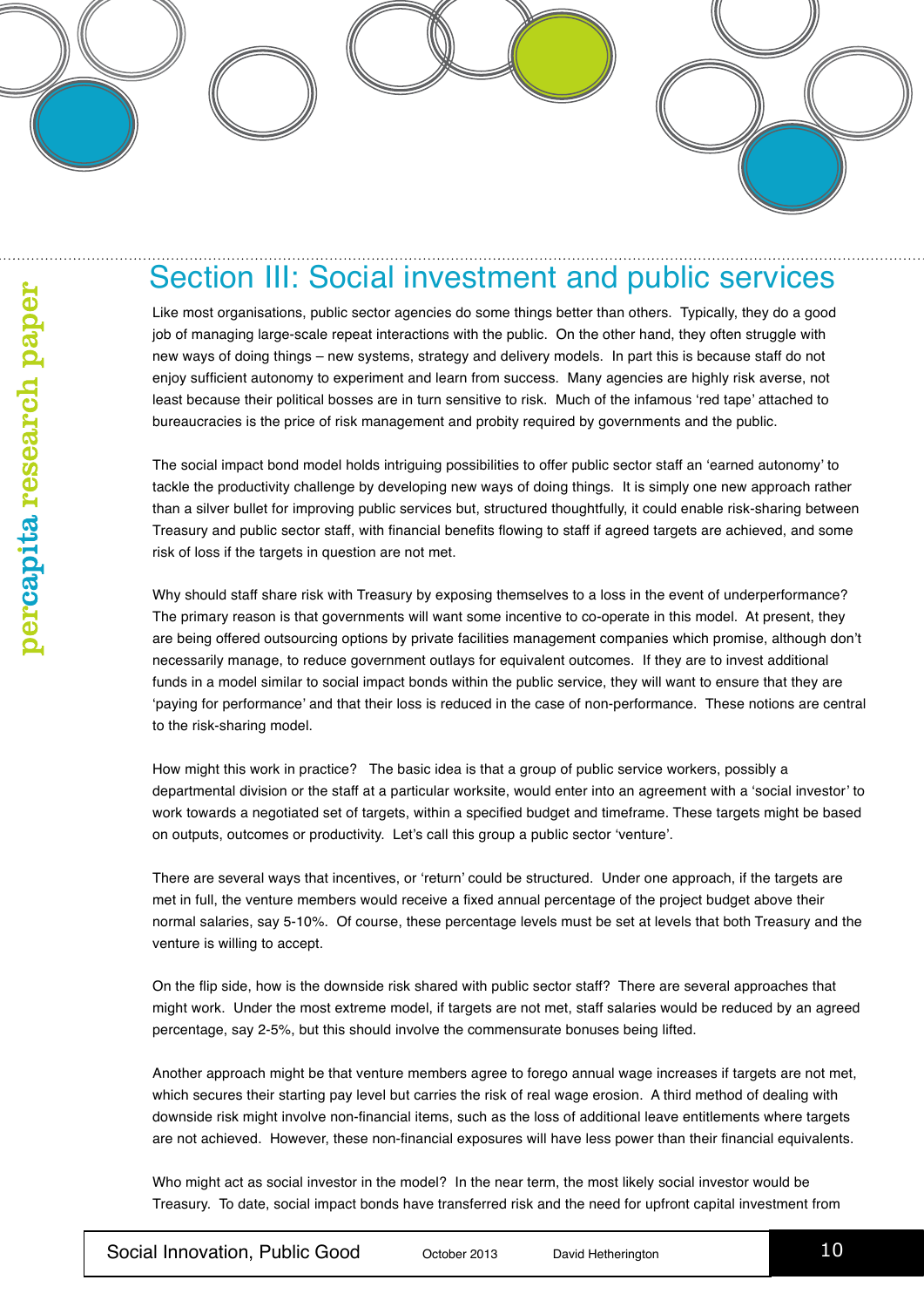governments to external social investors. However, before public sector social impact bonds are proven, it is unlikely that external investors would be willing to invest in such public sector ventures.

Despite this, Treasury could still share its risk with the venture (although it would not be immediately relieved of the capital investment). By demonstrating success in public service ventures, agencies would be entitled to a greater 'earned autonomy' in operational practices. In the longer term, once the model has demonstrated success, it should be possible to attract external investors who would absorb both risk and upfront capital requirements from government.

This approach includes several points that differ from standard public sector incentive structures, and would need to be considered carefully in the development phase. Firstly, the venture should be structured so that all participants are comfortable with, and keen to work in, the new environment. For this reason, ventures would comprise a selection of volunteers from across the agency in question – the model will only work on an 'opt-in' basis. Volunteers from any part of the agency would apply for a secondment to the new venture. In this way, the venture is likely to be formed from participants best suited to more innovative and risky project environments.

Secondly, the targets should be sufficiently granular that they can be accurately tracked and attributed directly to the venture. Many of the output targets listed in Section II above fail that test. Within reason, the venture must be free from political interference in its pursuit of the targets, and progress should be evaluated by an independent statutory authority such as an ombudsman. The ventures must enjoy sufficient autonomy such that progress cannot by stymied by interference from above, and budgets should cater for organisational support that falls outside the specific control of the venture (e.g. IT systems and support).

Thirdly, where appropriate, the targets should include some form of user feedback to ensure that quality is not compromised as a means to achieving the project goal. Too often in the public sector, quality suffers and service levels fall because costs are under pressure. It is critical that the improved service is more than just greater volume; higher throughput with falling quality is a retrograde step. For this reason, each venture requires an appropriate starting budget and a feedback loop to continuously monitor service quality.

#### **Examples of public service 'ventures'**

The next question is what type of public service activities might lend themselves to successful ventures? I would suggest three areas as potential examples – public health, local transport, and workers' compensation provision.

A first potential venture might focus on population health. The staff of a hospital serving a regional town would form a venture to reduce long-term incidence of heart disease, stroke and/or obesity amongst local residents. A specialist unit within the hospital would develop targeted strategies with local GPs, nutritionists, sports clubs and schools to educate the population on the role of salt, trans-fats, simple sugars and lack of exercise in the development of these non-communicable diseases. The social benefits of improving these health outcomes are considerable, and they can be readily tracked through hospital admissions, death certificates and population health surveys. One feature of this venture is a relatively long timeframe, so staff within the specialist unit might sign onto and depart the venture over time, and be eligible for a proportionate share of the gain or loss.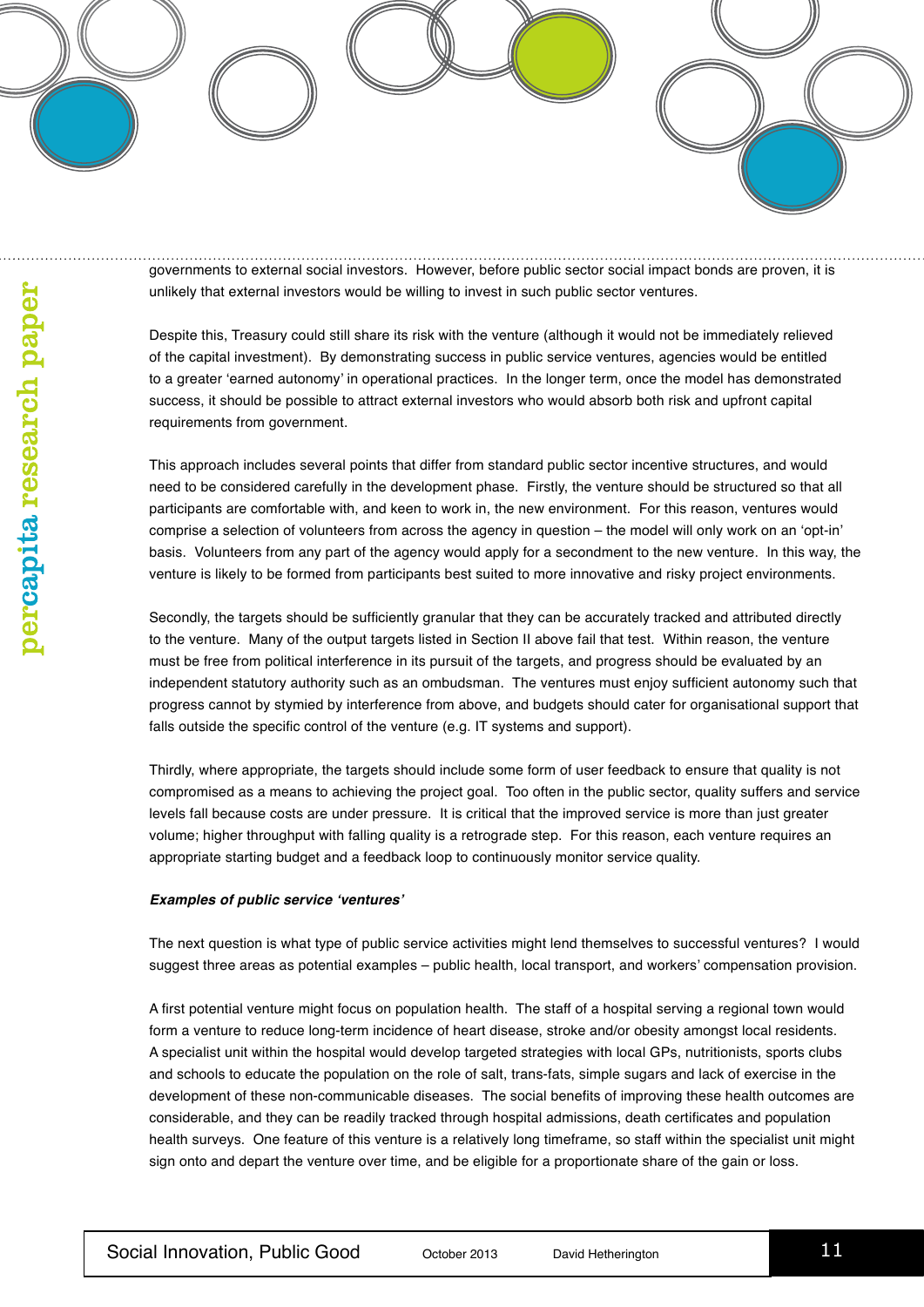A public transport venture could centre on local bus services within a particular district. The objective would be outstanding on-time performance, with maintenance of high quality standards (safety, cleanliness and courtesy) and without diminution of service frequency. Outside of an agreed number and quality of buses provided by Treasury, all other operating parameters would be within the control of the local staff within the venture – drivers, depot managers, cleaners and maintenance staff. The venture's staff would have complete freedom to structure the operations as they choose. The operating budget, safety benchmarks and service frequency would be agreed at the outset, and on-time performance and service quality would be monitored by the scheme's ombudsman. If the targets are met, staff receive a percentage bonus of the venture's budget, while if they are not, a different percentage is deducted from the staff salary pool.

A third venture would aim to speed the return of injured workers to the workplace. Again, a dedicated staff unit within a state workcover authority would form a venture in which they took responsibility for improving overall rates of return to employment amongst injured workers. They would negotiate an operating budget and a set of return-to-work targets with Treasury. Outside these parameters, they would be free to structure their operations as they saw fit. Obviously, there is a range of other practitioners involved in returning workers to employment and the unit would need to develop productive working relationships with all of these actors. In particular, they would require a multi-party sign-off to ensure an injured employee is ready to return to work and that no undue pressure has been applied to rush the process.

In addition to these suggestions, there are numerous existing social impact bond trials that lend themselves to replication in the public services. Among these are the experiments described above with recidivism (where a venture might be undertaken by the corrections service), and homelessness and the safe reunification of vulnerable children with parents (both of which might be undertaken by community services). The breadth of these experiments suggests no shortage of possibilities for social impact investment by public service ventures.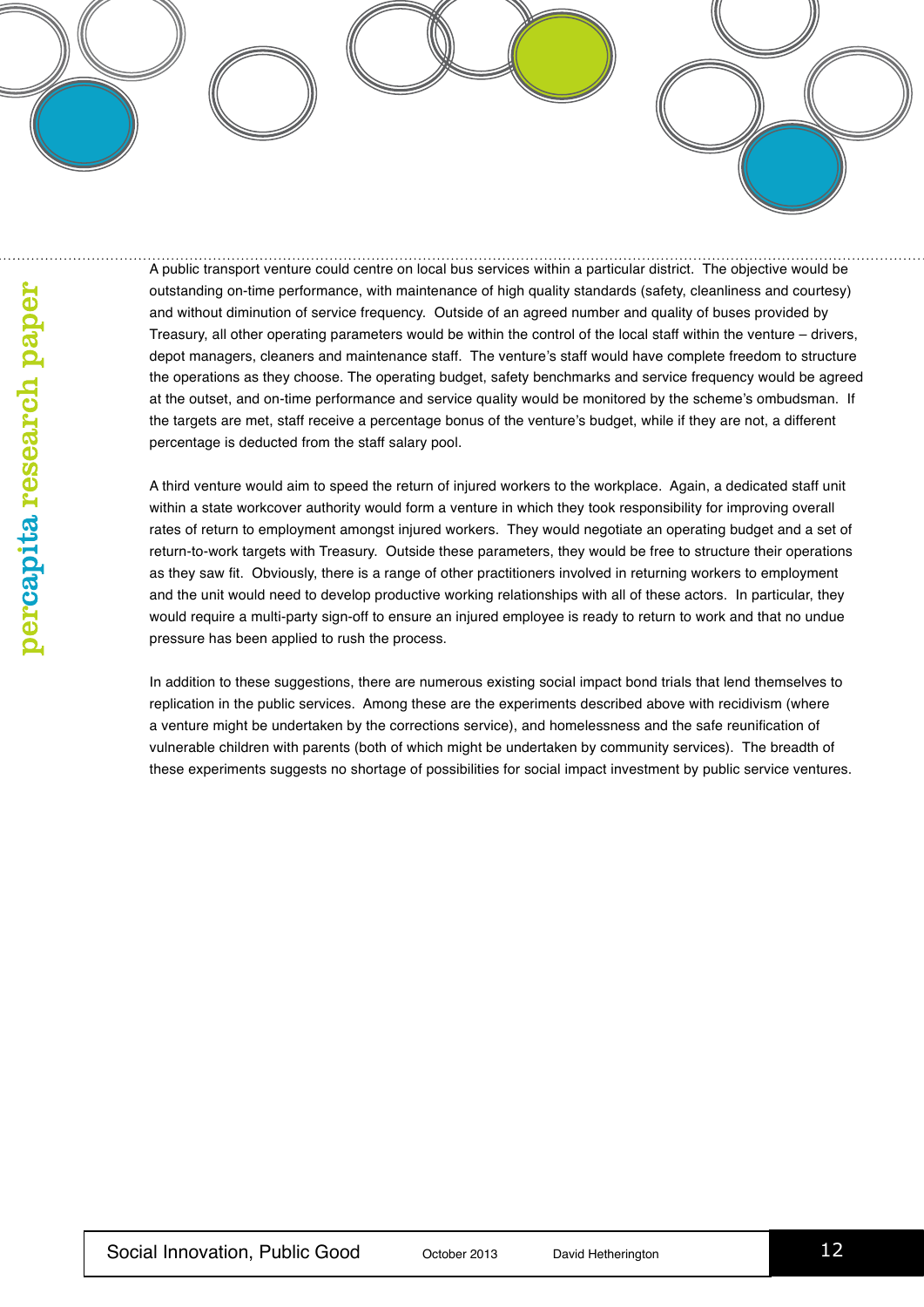#### Section IV: Concluding thoughts

This paper has explored existing notions of public service productivity and asked how emerging social investment approaches, particularly social impact bonds, might unlock productivity in public sector agencies in new ways. Specifically, we have reviewed the limitations of existing productivity metrics, such as equating outputs with inputs and the use of efficiency dividends, and argued that they are ill-suited to genuine productivity improvement.

Instead, the paper argues that a social impact bond approach could be applied to public service delivery. Public service ventures could pursue agreed policy targets, with funds provided under budgets negotiated with Treasury. Where targets are met, a share of the social dividend in the form of a financial bonus is paid to the venture's staff. If the targets are not met, a share of the salary pool is deducted. In subsequent bond rounds, external investors may commission public service ventures to deliver social outcomes, with Treasury offering investors a dividend for performance and penalties for failure to deliver.

I conclude the paper with two final observations. The public service venture model is likely to involve considerable operational and cultural challenges for the staff involved. For this reason, the government may wish to invest in developing new capacity for promoting innovation in public service delivery.

In recent years, the best practice examples have been public cross-sectoral institution like Britain's NESTA, Denmark's MindLab and Finland's Helsinki Design Lab. However, emerging thinking on large-scale organisational strategy suggests that such a centralised model might not be ideal.

Instead, an alternative approach enjoying some success is the 'dual hierarchy' model described by Kotter (2012). In this model, volunteers opt in to strategic projects in parallel with their regular work. In these projects, the traditional organisational hierarchy is set aside for a much flatter and more nimble project structure. Over time, the organisation builds a parallel hierarchy of capacity which allows it to pursue more rapid and responsive strategic change. This approach would work equally well for a government department that embarked on successive public service ventures and in doing so built up a parallel network capable of delivering strategic change over time.

Finally, a word of caution. The embrace of public service ventures involves risks for public sector staff. The most obvious of these is a loss of income should the venture fail to meet its targets. This outcome should sit wholly within the control of the venture's staff, but it remains a risk nonetheless.

A larger potential risk in championing the social impact bond model is that governments build on early experiments by undertaking more partnerships with external providers, without offering the public sector the opportunity to participate. The net effect of this would be more outsourcing, as has been experienced under the British Government's 'Big Society' model. Even attempts to include staff in such outsourcing – so-called public service mutuals – ultimately result in an irreversible process where public sector capacity is lost and, as a result, service quality declines.

While the social impact bond idea offers some promise for public sector productivity gains shared between staff and the state, proponents must remain aware of its risks as a discussion around it unfolds.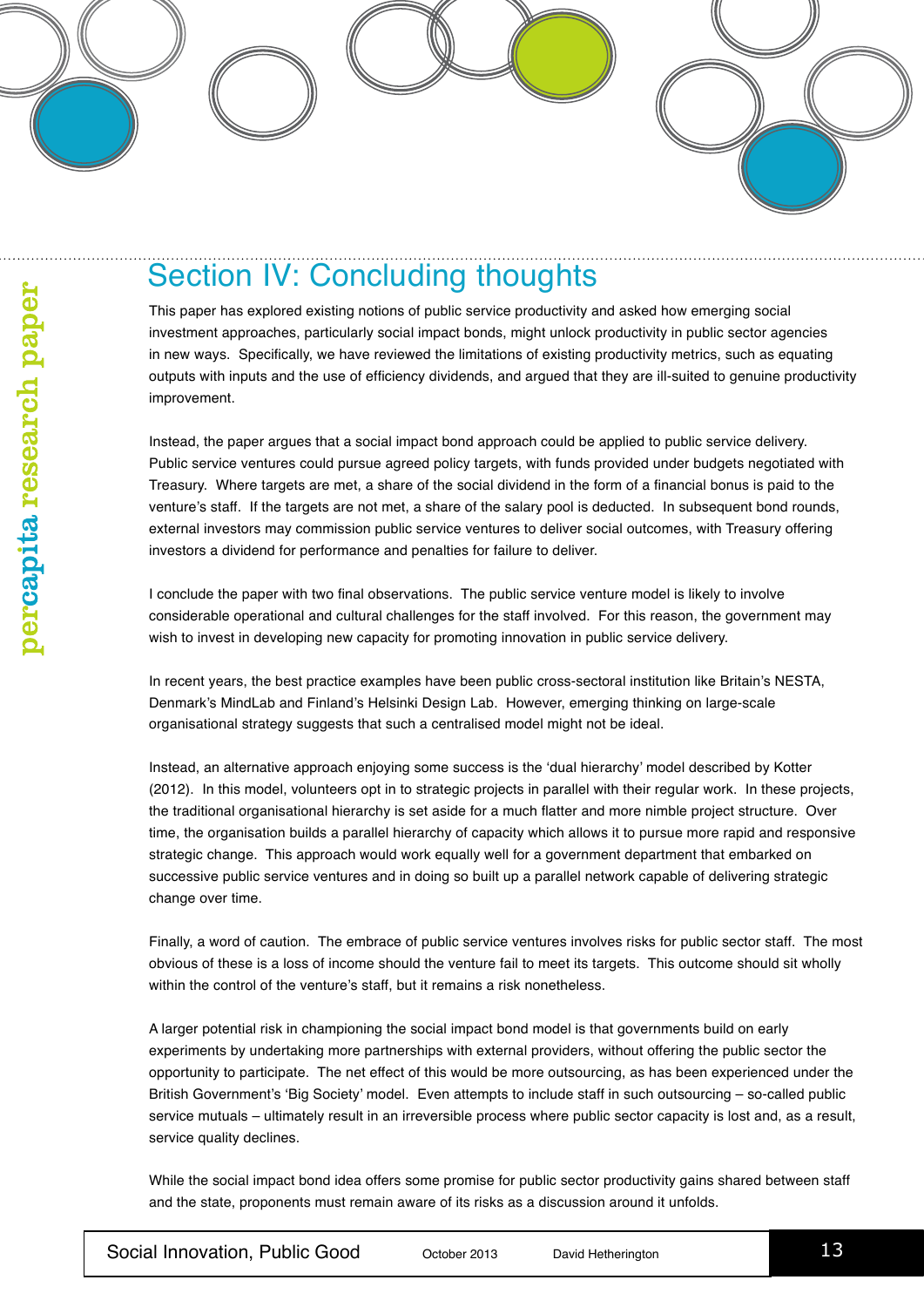### **Bibliography**

Atkinson, T. (2005), *Atkinson Review: Final Report - Measurement of Government Output and Productivity for the National Accounts*, MacMillan: London

Department of Employment, Education and Workplace Relations (2011), *Questions about the Social Enterprise Development and Investment Fund*, Commonwealth of Australia: Canberra (http://deewr.gov.au/questions-about-social-enterprise-development-and-investment-fund/ - Accessed 28/5/13)

Kotter, J. (2012), "Accelerate! How the most innovative companies capitalize on today's rapid-fire strategic challenges - and still make their numbers", *Harvard Business Review*, November 2012, pp.3-13

Social Finance (2011), *Social Impact Bonds: The One Service. On Year On.*, Social Finance: London

Social Ventures Australia (2012), *Social Return on Investment: Lessons Learned in Australia*, SVA: Sydney

---- (2013), Newpin Social Benefit Bond, SVA: Sydney (http://socialventures.com.au/work/newpin-social-benefit-bond/ - Accessed 6/9/13)